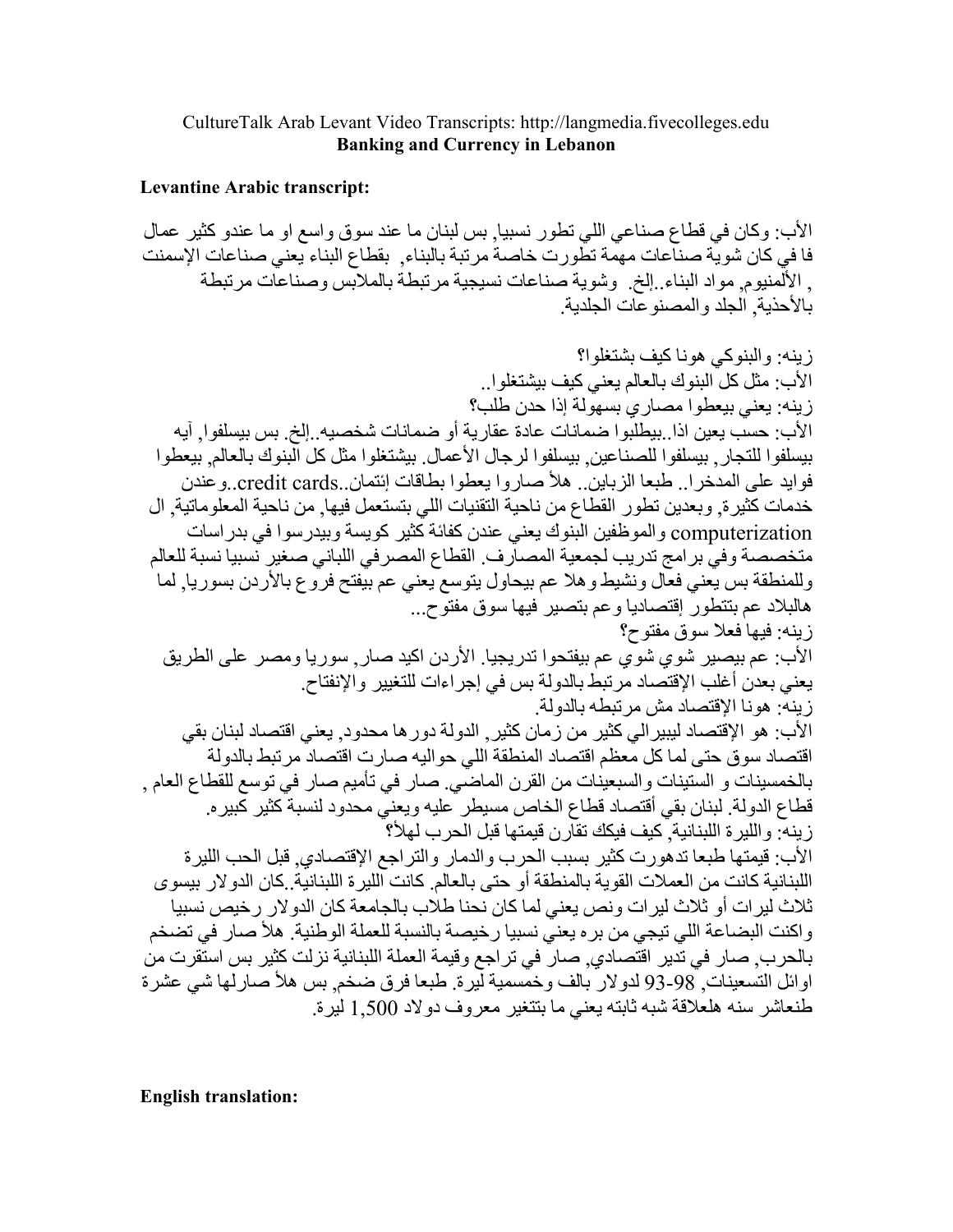"The Lebanese Economy – Part Two"

Dad: An industrial sector began and developed proportionally, but Lebanon doesn't have a wide market or many workers. There were a few important industries that developed, especially those that were connected to construction, in the construction sector, for example cement manufacturing, aluminum, building materials, etc. And a few textile industries connected with clothing and shoes, leather, leatherworks.

Zeina: How do the banks here work?

Dad: Like all the banks in the world. You mean how do they work....

Zeina: Do they loan money easily if someone asks?

Dad: It depends. They usually ask for personal guarantees or something to mortgage, etc. But yes, they give loans to traders, to manufacturers, to businessmen …. They work like all banks in the world work. They pay interest on customers' investments. Now they've started to give credit cards. They offer a lot of services, and the sector has developed from the standpoint of the acquisitions used, computerization. Bank employees are very competent, and they study specialized studies. There are training programs for the majority of banks. The banking sector in Lebanon is comparatively small, compared to the world and to the region, but it's efficient and active. Now it's trying to expand. It's opening branches in Jordan, in Syria. To countries that are developing economically and beginning to have a free market –

Zeina: Do they really have free markets?

Dad: There's starting to be, little by little. They are opening incrementally. Jordan has one for sure. Syria and Egypt are on the way. Most of their economy is still tied to the state, but there are initiatives for change and opening the markets.

Zeina: Isn't the economy here tied to the state?

Dad: Here the economy is liberal and has been for a long time. The country's role is defined, and Lebanon's economy stayed a market economy even when most of the countries in the region surrounding Lebanon became economies tied to the state, in the 50s, 60s and 70s (of the past century). Assurance grew and the general market sector grew, the national sector. Lebanon stayed a dominant private sector economy and was limited to a great extent.

Zeina: And the Lebanese pound?

Dad: The Lebanese pound was –

Zeina: Can you compare its value before the war and now?